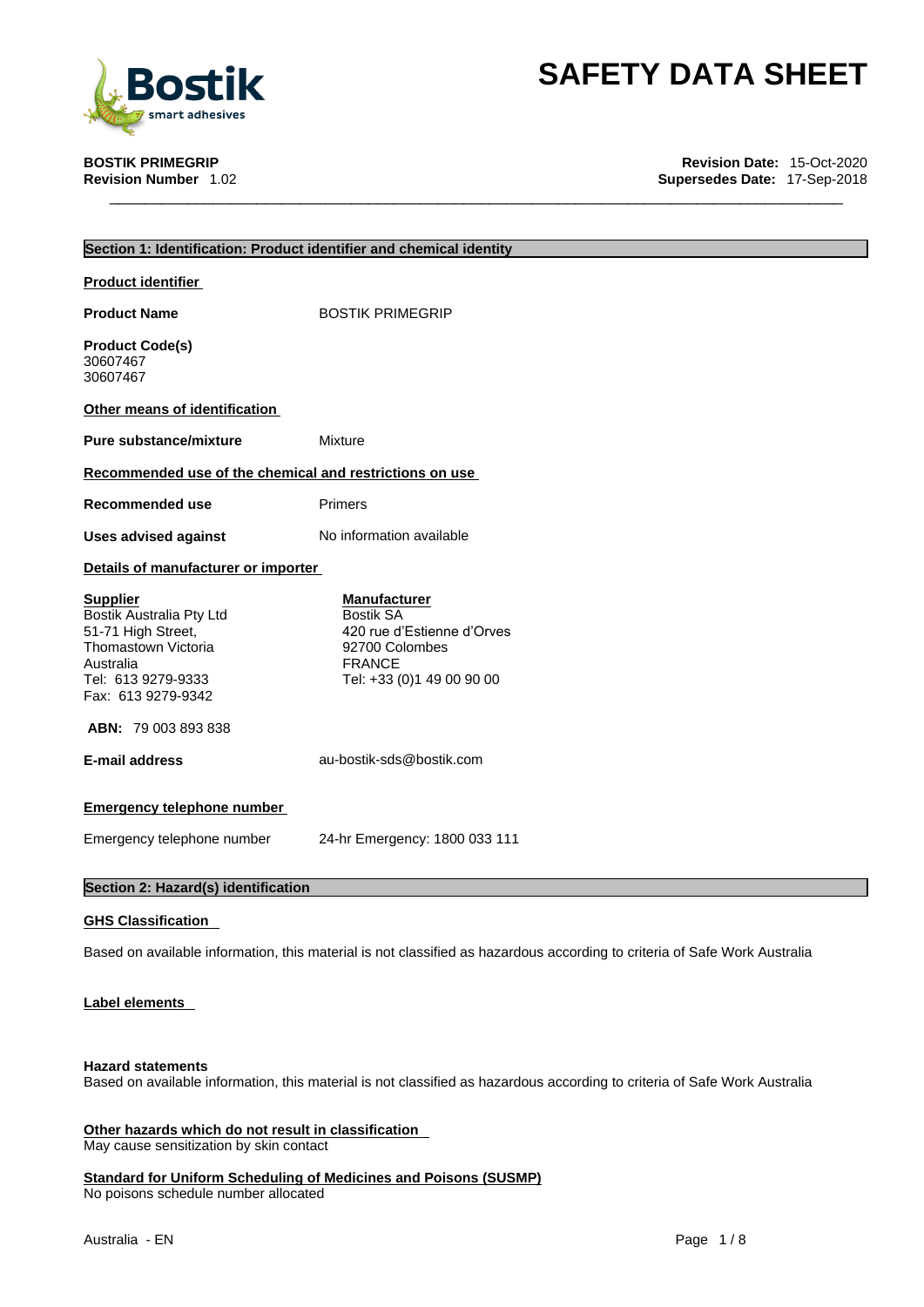**Poison Schedule Number** Not applicable

### **Section 3: Composition and information on ingredients, in accordance with Schedule 8**

### **Substance**

Not applicable

### **Mixture**

| Chemical name                           | CAS No     | Weight-%           |
|-----------------------------------------|------------|--------------------|
| . IMIT'<br>2-methyl-2H-isothiazol-3-one | 2682-20-4  | $40^{\circ}$<br>7٥ |
| Non-hazardous ingredients               | Proprietar | Balance            |

### **Section 4: First aid measures**

| <b>Emergency telephone number</b>                           | Poisons Information Center, Australia: 13 11 26<br>Poisons Information Center, New Zealand: 0800 764 766                                                                         |
|-------------------------------------------------------------|----------------------------------------------------------------------------------------------------------------------------------------------------------------------------------|
| <b>Description of first aid measures</b>                    |                                                                                                                                                                                  |
| <b>Inhalation</b>                                           | Remove to fresh air.                                                                                                                                                             |
| Eye contact                                                 | Rinse thoroughly with plenty of water for at least 15 minutes, lifting lower and upper<br>eyelids. Consult a physician.                                                          |
| <b>Skin contact</b>                                         | Wash skin with soap and water.                                                                                                                                                   |
| Ingestion                                                   | Do NOT induce vomiting. Never give anything by mouth to an unconscious person.<br>Rinse mouth immediately and drink plenty of water. Get medical attention if symptoms<br>occur. |
| Most important symptoms and effects, both acute and delayed |                                                                                                                                                                                  |
| <b>Symptoms</b>                                             | No information available.                                                                                                                                                        |
|                                                             | Indication of any immediate medical attention and special treatment needed                                                                                                       |
| Note to physicians                                          | Treat symptomatically.                                                                                                                                                           |
|                                                             |                                                                                                                                                                                  |
| <b>Section 5: Firefighting measures</b>                     |                                                                                                                                                                                  |
| Suitable extinguishing media                                |                                                                                                                                                                                  |
| Suitable extinguishing media                                | Use extinguishing measures that are appropriate to local circumstances and the<br>surrounding environment.                                                                       |
| Unsuitable extinguishing media                              | No information available.                                                                                                                                                        |
| Specific hazards arising from the chemical                  |                                                                                                                                                                                  |
| Specific hazards arising from the<br>chemical               | No information available.                                                                                                                                                        |
| <b>Hazardous combustion products</b>                        | Carbon dioxide (CO2). Silicon oxides.                                                                                                                                            |
| Special protective actions for fire-fighters                |                                                                                                                                                                                  |
| Special protective equipment for                            | Firefighters should wear self-contained breathing apparatus and full firefighting turnout                                                                                        |
|                                                             |                                                                                                                                                                                  |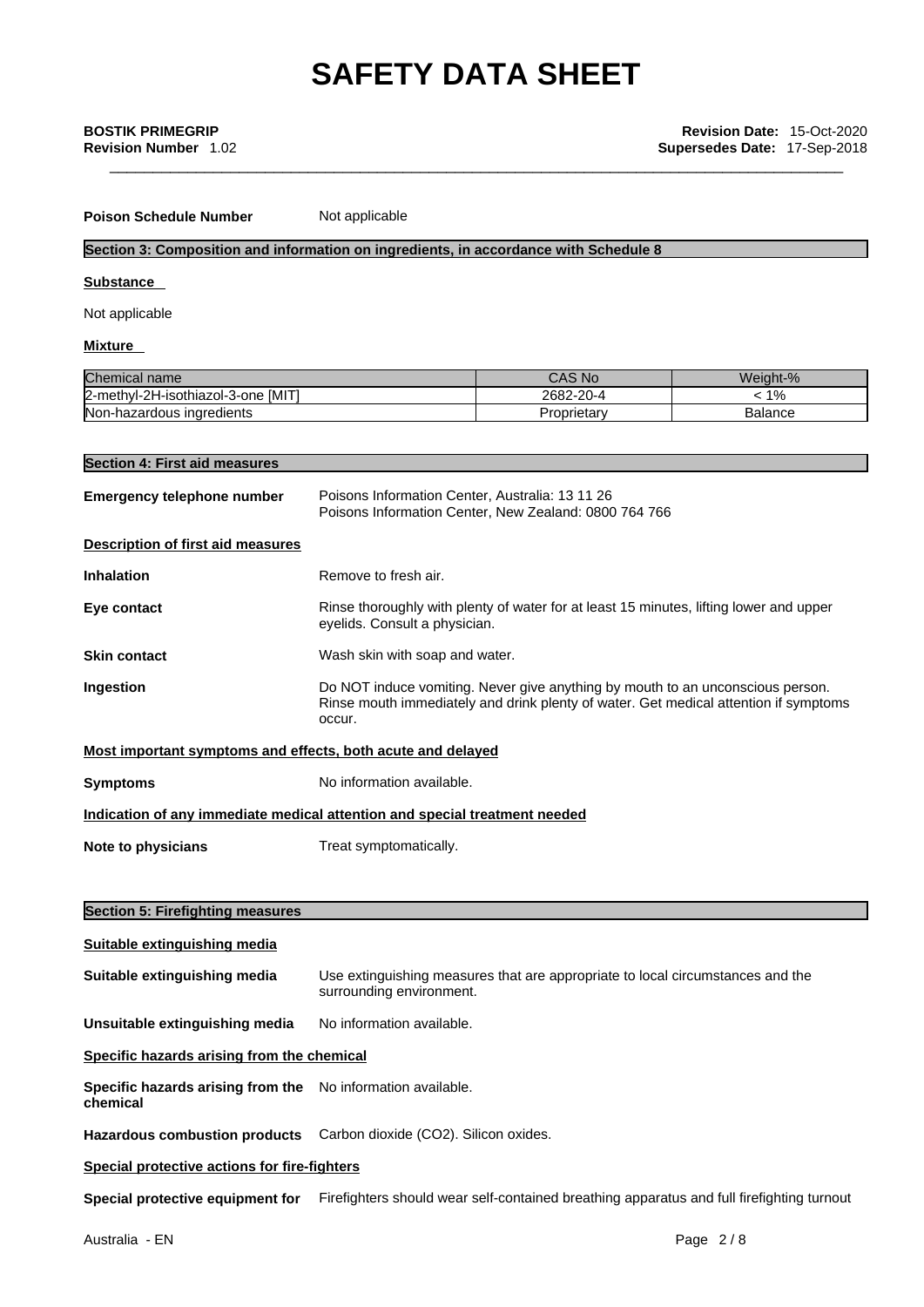| <b>BOSTIK PRIMEGRIP</b><br><b>Revision Number</b> 1.02       | Revision Date: 15-Oct-2020<br>Supersedes Date: 17-Sep-2018                                                                                                        |  |
|--------------------------------------------------------------|-------------------------------------------------------------------------------------------------------------------------------------------------------------------|--|
| fire-fighters                                                | gear. Use personal protection equipment.                                                                                                                          |  |
| Section 6: Accidental release measures                       |                                                                                                                                                                   |  |
|                                                              | Personal precautions, protective equipment and emergency procedures                                                                                               |  |
| <b>Personal precautions</b>                                  | Ensure adequate ventilation.                                                                                                                                      |  |
| For emergency responders                                     | Use personal protection recommended in Section 8.                                                                                                                 |  |
| <b>Environmental precautions</b>                             |                                                                                                                                                                   |  |
| <b>Environmental precautions</b>                             | See Section 12 for additional Ecological Information.                                                                                                             |  |
| Methods and material for containment and cleaning up         |                                                                                                                                                                   |  |
| <b>Methods for containment</b>                               | Prevent further leakage or spillage if safe to do so. Absorb with earth, sand or other<br>non-combustible material and transfer to containers for later disposal. |  |
| Methods for cleaning up                                      | Pick up and transfer to properly labeled containers.                                                                                                              |  |
| <b>Precautions to prevent secondary hazards</b>              |                                                                                                                                                                   |  |
|                                                              | Prevention of secondary hazards Clean contaminated objects and areas thoroughly observing environmental regulations.                                              |  |
|                                                              | Section 7: Handling and storage, including how the chemical may be safely used                                                                                    |  |
| <b>Precautions for safe handling</b>                         |                                                                                                                                                                   |  |
| Advice on safe handling                                      | Handle in accordance with good industrial hygiene and safety practice.                                                                                            |  |
| Conditions for safe storage, including any incompatibilities |                                                                                                                                                                   |  |
| <b>Storage Conditions</b>                                    | Keep from freezing.                                                                                                                                               |  |
| Incompatible materials                                       | None known based on information supplied.                                                                                                                         |  |
| Section 8: Exposure controls and personal protection         |                                                                                                                                                                   |  |
| <b>Control parameters</b>                                    |                                                                                                                                                                   |  |
| <b>Exposure Limits</b>                                       |                                                                                                                                                                   |  |
|                                                              |                                                                                                                                                                   |  |
| <b>Appropriate engineering controls</b>                      |                                                                                                                                                                   |  |
| <b>Engineering controls</b>                                  | Showers<br>Eyewash stations<br>Ventilation systems.                                                                                                               |  |
|                                                              | Individual protection measures, such as personal protective equipment                                                                                             |  |
| <b>Eye/face protection</b>                                   | If splashes are likely to occur, wear safety glasses with side-shields.                                                                                           |  |
| Skin and body protection                                     | Lightweight protective clothing.                                                                                                                                  |  |
| <b>Hand protection</b>                                       | Wear suitable gloves.                                                                                                                                             |  |
| <b>Respiratory protection</b>                                | No protective equipment is needed under normal use conditions. If exposure limits are                                                                             |  |
| <b>Environmental exposure controls</b>                       | exceeded or irritation is experienced, ventilation and evacuation may be required.<br>No information available.                                                   |  |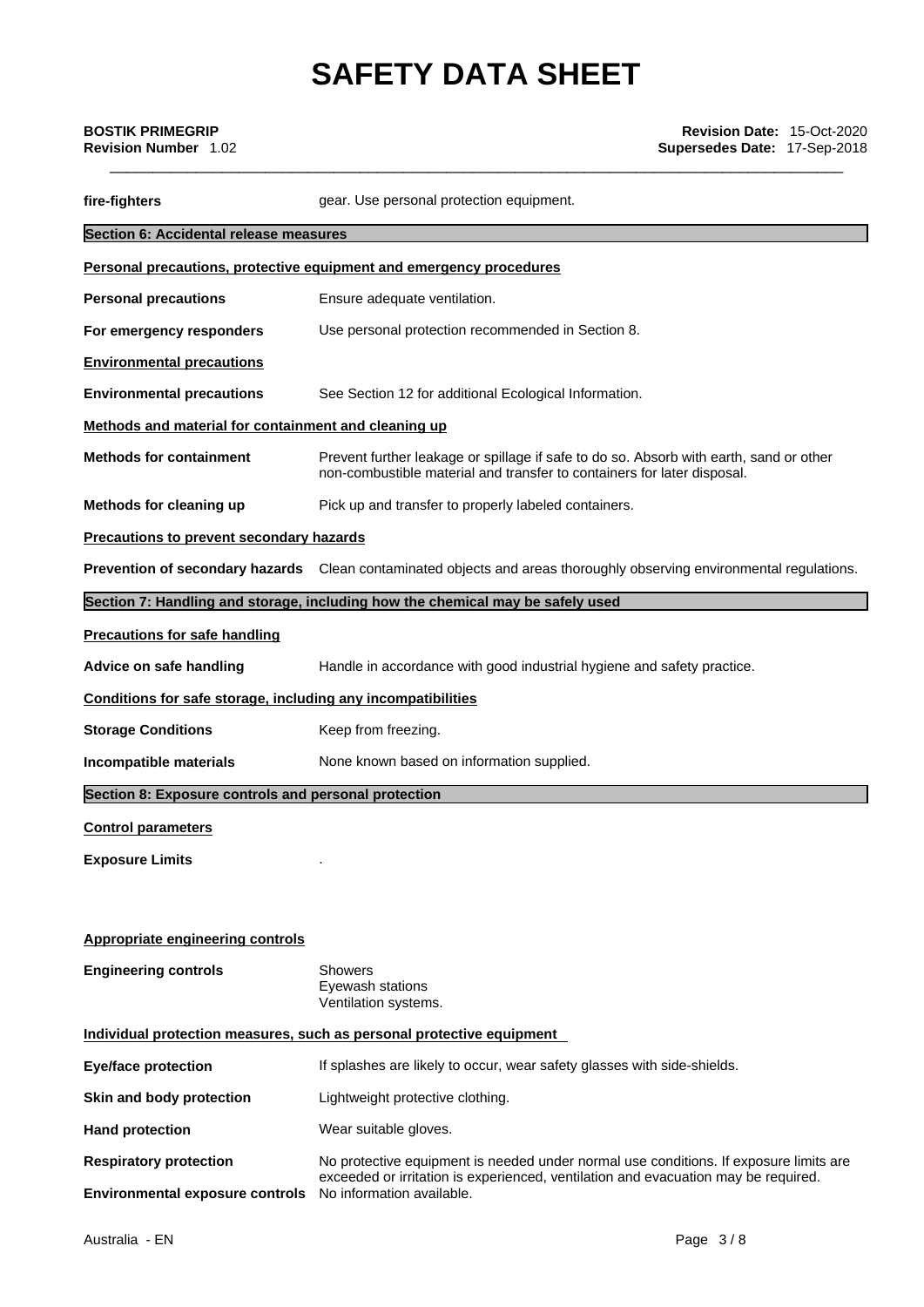### **Section 9: Physical and chemical properties**

### **Information on basic physical and chemical properties**

| <b>Physical state</b><br>Appearance<br>Color<br>Odor<br><b>Odor threshold</b> | Liquid<br>Liquid<br><b>Gray White</b><br>No information available<br>No information available |                  |
|-------------------------------------------------------------------------------|-----------------------------------------------------------------------------------------------|------------------|
| <b>Property</b>                                                               | <b>Values</b>                                                                                 | Remarks • Method |
| pН                                                                            | $7 - 8$                                                                                       | @ 23 °C          |
| Melting point / freezing point                                                | No data available                                                                             |                  |
| Boiling point / boiling range                                                 | 100 °C                                                                                        |                  |
| <b>Flash point</b>                                                            | > 100 °C                                                                                      |                  |
| <b>Evaporation rate</b>                                                       | No data available                                                                             |                  |
| Flammability (solid, gas)                                                     | Not applicable for liquids.                                                                   |                  |
| <b>Flammability Limit in Air</b>                                              |                                                                                               |                  |
| Upper flammability or explosive No data available                             |                                                                                               |                  |
| <b>limits</b>                                                                 |                                                                                               |                  |
| Lower flammability or explosive No data available                             |                                                                                               |                  |
| <b>limits</b>                                                                 |                                                                                               |                  |
| Vapor pressure                                                                | No data available<br>No data available                                                        |                  |
| <b>Vapor density</b>                                                          | $1.35 - 23$                                                                                   | None known       |
| <b>Relative density</b>                                                       | Soluble in water                                                                              |                  |
| <b>Water solubility</b>                                                       | No data available                                                                             |                  |
| Solubility(ies)<br><b>Partition coefficient</b>                               | No data available                                                                             |                  |
|                                                                               | No data available                                                                             |                  |
| <b>Autoignition temperature</b>                                               | No data available                                                                             |                  |
| <b>Decomposition temperature</b><br><b>Kinematic viscosity</b>                | No data available                                                                             |                  |
| <b>Dynamic viscosity</b>                                                      | 30000 - 40000 mPas                                                                            | @ 23 °C          |
| <b>Explosive properties</b>                                                   | No information available                                                                      |                  |
| <b>Oxidizing properties</b>                                                   | No information available                                                                      |                  |
|                                                                               |                                                                                               |                  |
| <b>Other information</b>                                                      |                                                                                               |                  |
| Solid content (%)                                                             | 62                                                                                            |                  |
| <b>VOC Content (%)</b>                                                        | No information available                                                                      |                  |
| <b>Density</b>                                                                | No information available                                                                      |                  |
|                                                                               |                                                                                               |                  |
|                                                                               |                                                                                               |                  |
| Section 10: Stability and reactivity                                          |                                                                                               |                  |
| Reactivity                                                                    |                                                                                               |                  |

**Reactivity No information available.** 

### **Chemical stability**

| <b>Stability</b> | Stable under normal conditions. |
|------------------|---------------------------------|
|                  |                                 |

**Explosion data Sensitivity to mechanical impact**  None. **Sensitivity to static discharge** None.

### **Possibility of hazardous reactions**

**Possibility of hazardous reactions** None under normal processing.

### **Conditions to avoid**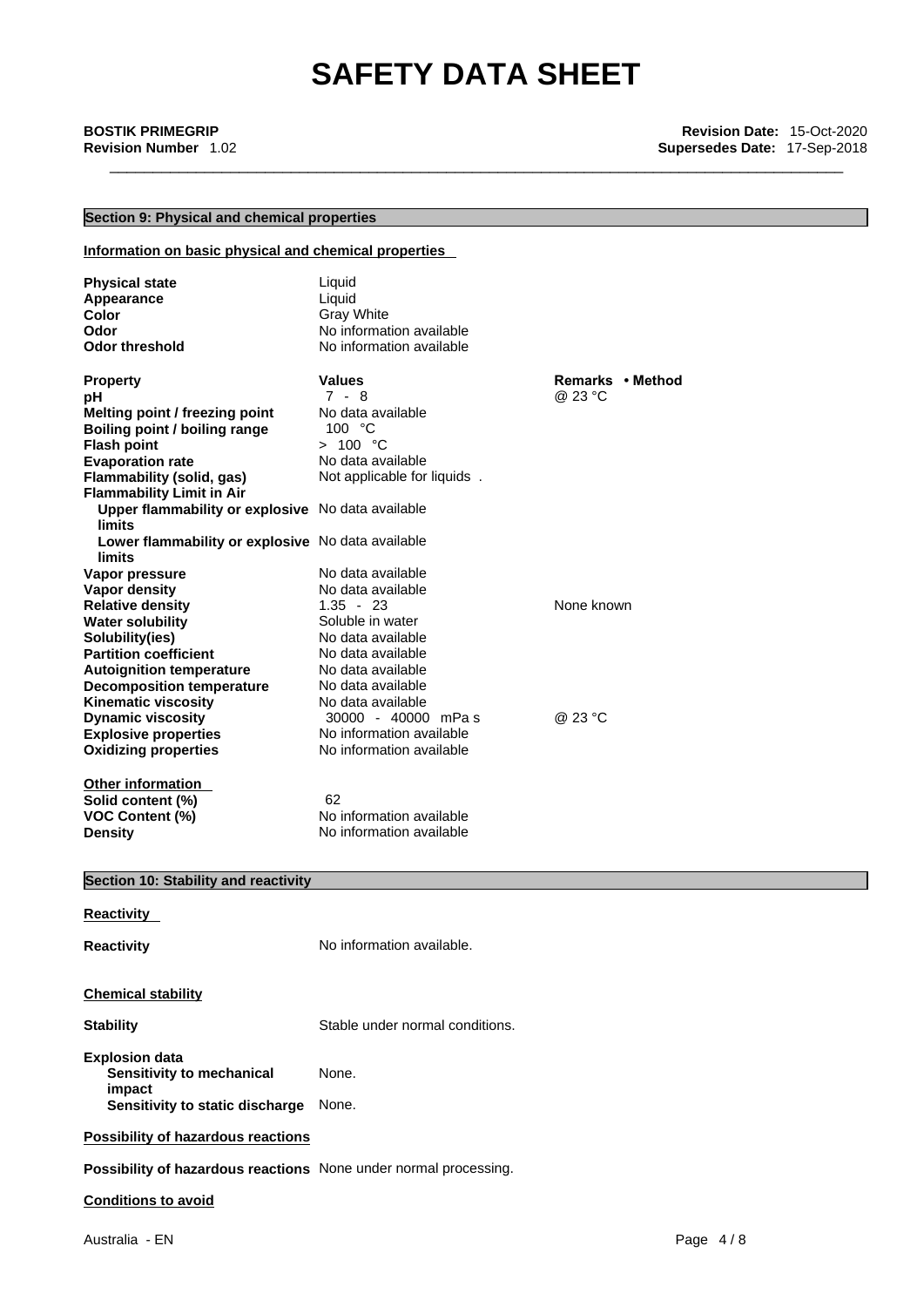| <b>BOSTIK PRIMEGRIP</b><br><b>Revision Number 1.02</b> | <b>Revision Date: 15-Oct-2020</b><br><b>Supersedes Date: 17-Sep-2018</b> |
|--------------------------------------------------------|--------------------------------------------------------------------------|
| <b>Conditions to avoid</b>                             | Keep from freezing. Extremes of temperature and direct sunlight.         |
| Incompatible materials                                 |                                                                          |
| Incompatible materials                                 | None known based on information supplied.                                |

**Hazardous decomposition products**

**Hazardous decomposition products**  Carbon monoxide. Carbon dioxide (CO2). Hydrocarbons.

## **Section 11: Toxicological information**

### **Acute Toxicity**

### **Information on likely routes of exposure**

### **Product Information** .

| <b>Inhalation</b>   | Not an expected route of exposure.                                              |
|---------------------|---------------------------------------------------------------------------------|
| Eye contact         | May cause slight irritation.                                                    |
| <b>Skin contact</b> | May cause sensitization in susceptible persons.                                 |
| Ingestion           | Ingestion may cause gastrointestinal irritation, nausea, vomiting and diarrhea. |
| <b>Symptoms</b>     | No information available.                                                       |
|                     |                                                                                 |

### **Numerical measures of toxicity - Product Information**

| <b>Chemical name</b>         | Oral LD50                           | <b>Dermal LD50</b>          | <b>Inhalation LC50</b>    |
|------------------------------|-------------------------------------|-----------------------------|---------------------------|
| 2-methyl-2H-isothiazol-3-one | LD50 = $285 \text{ mg/Kg}$ (Rattus) | LD50 $>$ 242 mg/Kg (Rattus) | $=0.11$ mg/L (Rattus) 4 h |
| <b>IMITI</b>                 |                                     |                             |                           |

*See section 16 for terms and abbreviations* 

### **Delayed and immediate effects as well as chronic effects from short and long-term exposure**

**Skin corrosion/irritation** Based on available data, the classification criteria are not met.

**Serious eye damage/eye irritation** Based on available data, the classification criteria are not met.

### **Respiratory or skin sensitization** May cause sensitization in susceptible persons. Component Information

| ורוסווווסוווי וויטוווסטוווסט                   |                |                |                 |
|------------------------------------------------|----------------|----------------|-----------------|
| 2-methyl-2H-isothiazol-3-one [MIT] (2682-20-4) |                |                |                 |
| Method                                         | <b>Species</b> | Exposure route | <b>IResults</b> |
| OECD Test No. 406: Skin                        | Guinea pig     | IDermal        | Sensitizing     |
| Sensitization                                  |                |                |                 |

| Germ cell mutagenicity          | No information available.         |
|---------------------------------|-----------------------------------|
| Carcinogenicity                 | No information available.         |
| <b>Reproductive toxicity</b>    | No information available.         |
| <b>STOT - single exposure</b>   | None under normal use conditions. |
| <b>STOT - repeated exposure</b> | None under normal use conditions. |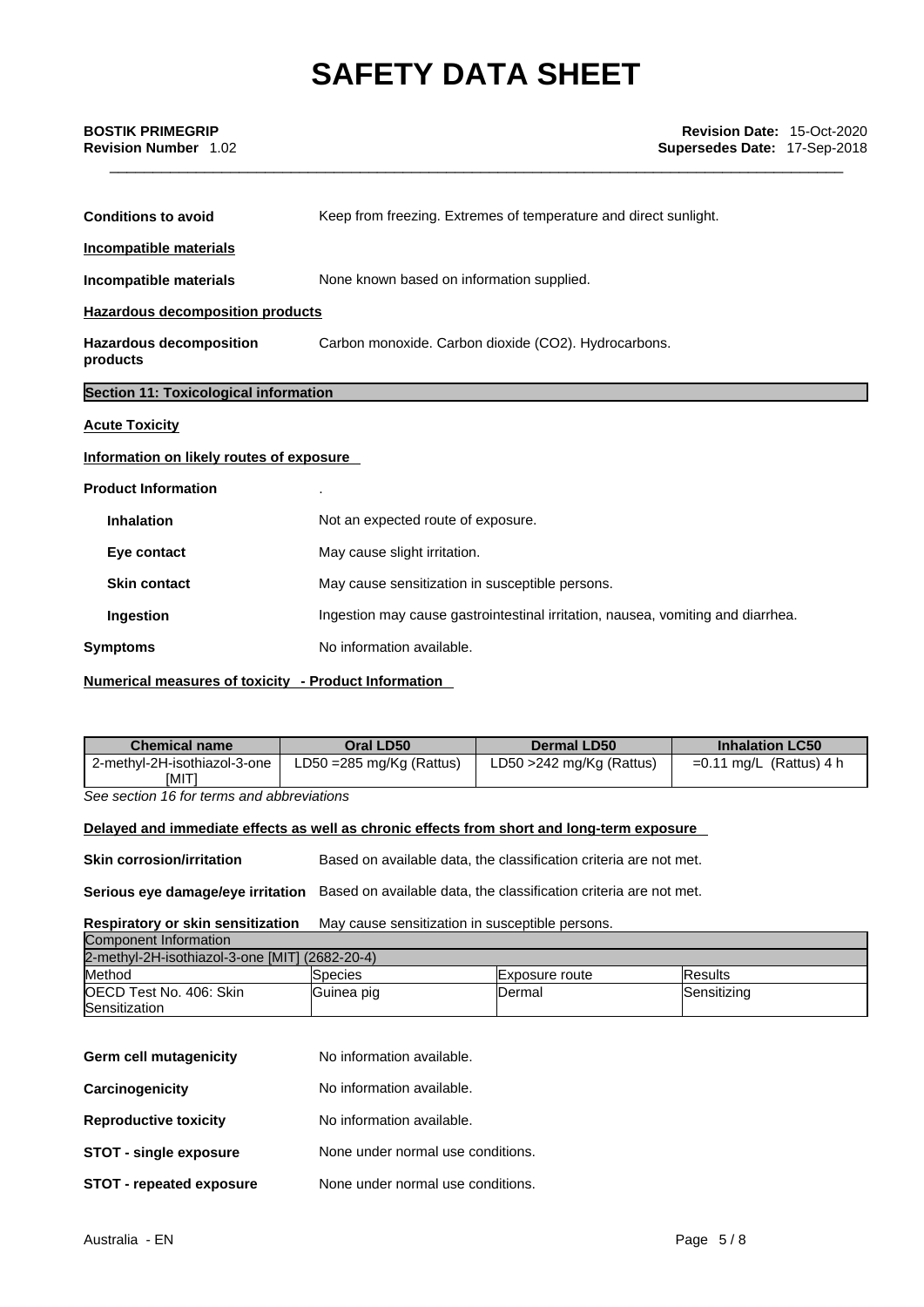**Aspiration hazard** Not applicable.

### **Section 12: Ecological information**

### **Ecotoxicity**

**Ecotoxicity** .

| <b>Chemical name</b> | Algae/aguatic plants                                | <b>Fish</b>             | <b>Toxicity to</b> | <b>Crustacea</b>      |
|----------------------|-----------------------------------------------------|-------------------------|--------------------|-----------------------|
|                      |                                                     |                         | microorganisms     |                       |
|                      | $ 2$ -methyl-2H-isothiazol-3 EC50 (72hr) 0.157 mg/l | i EC50 (96hr) 5.71 mg/l |                    | EC50 (48hr) 1.68 mg/l |
| -one [MIT]           | (Pseudokirchneriella                                | (Oncorhynchus mykiss)   |                    | (Daphnia) (OECD 202)  |
| 2682-20-4            | subcapitata) (OECD                                  | OECD 203                |                    |                       |
|                      | 201)                                                |                         |                    |                       |

### **Persistence and degradability**

### **Persistence and degradability** No information available.

| Component Information                                                                                   |                      |                          |                                    |  |
|---------------------------------------------------------------------------------------------------------|----------------------|--------------------------|------------------------------------|--|
| 2-methyl-2H-isothiazol-3-one [MIT] (2682-20-4)                                                          |                      |                          |                                    |  |
| <b>Method</b>                                                                                           | <b>Exposure time</b> | <b>Value</b>             | <b>Results</b>                     |  |
| <b>OECD Test No. 308: Aerobic and</b><br>Anaerobic Transformation in<br><b>Aquatic Sediment Systems</b> |                      | Half-life                | $1.28 - 2.1$ days                  |  |
| OECD Test No. 309: Aerobic<br>Mineralization in Surface Water -<br>Simulation Biodegradation Test       |                      | biodegradation Half-life | Readily biodegradable 4.1<br>ldays |  |

### **Bioaccumulative potential**

**Bioaccumulation** There is no data for this product.

### **Component Information**

| <b>Chemical name</b>                            |                                | <b>Partition coefficient</b>                                                                                       |  |  |
|-------------------------------------------------|--------------------------------|--------------------------------------------------------------------------------------------------------------------|--|--|
| 2-methyl-2H-isothiazol-3-one [MIT]<br>2682-20-4 |                                | $-0.32$                                                                                                            |  |  |
| <b>Mobility</b>                                 |                                |                                                                                                                    |  |  |
| <b>Mobility in soil</b>                         | No information available.      |                                                                                                                    |  |  |
| <b>Mobility</b>                                 | No information available.      |                                                                                                                    |  |  |
| <b>Other Adverse Effects</b>                    |                                |                                                                                                                    |  |  |
| Other adverse effects                           | No information available.      |                                                                                                                    |  |  |
| <b>Section 13: Disposal considerations</b>      |                                |                                                                                                                    |  |  |
| <b>Waste treatment methods</b>                  |                                |                                                                                                                    |  |  |
| Waste from residues/unused<br>products          |                                | Dispose of in accordance with local regulations. Dispose of waste in accordance with<br>environmental legislation. |  |  |
| <b>Contaminated packaging</b>                   | Do not reuse empty containers. |                                                                                                                    |  |  |
|                                                 |                                |                                                                                                                    |  |  |

**Section 14: Transport information**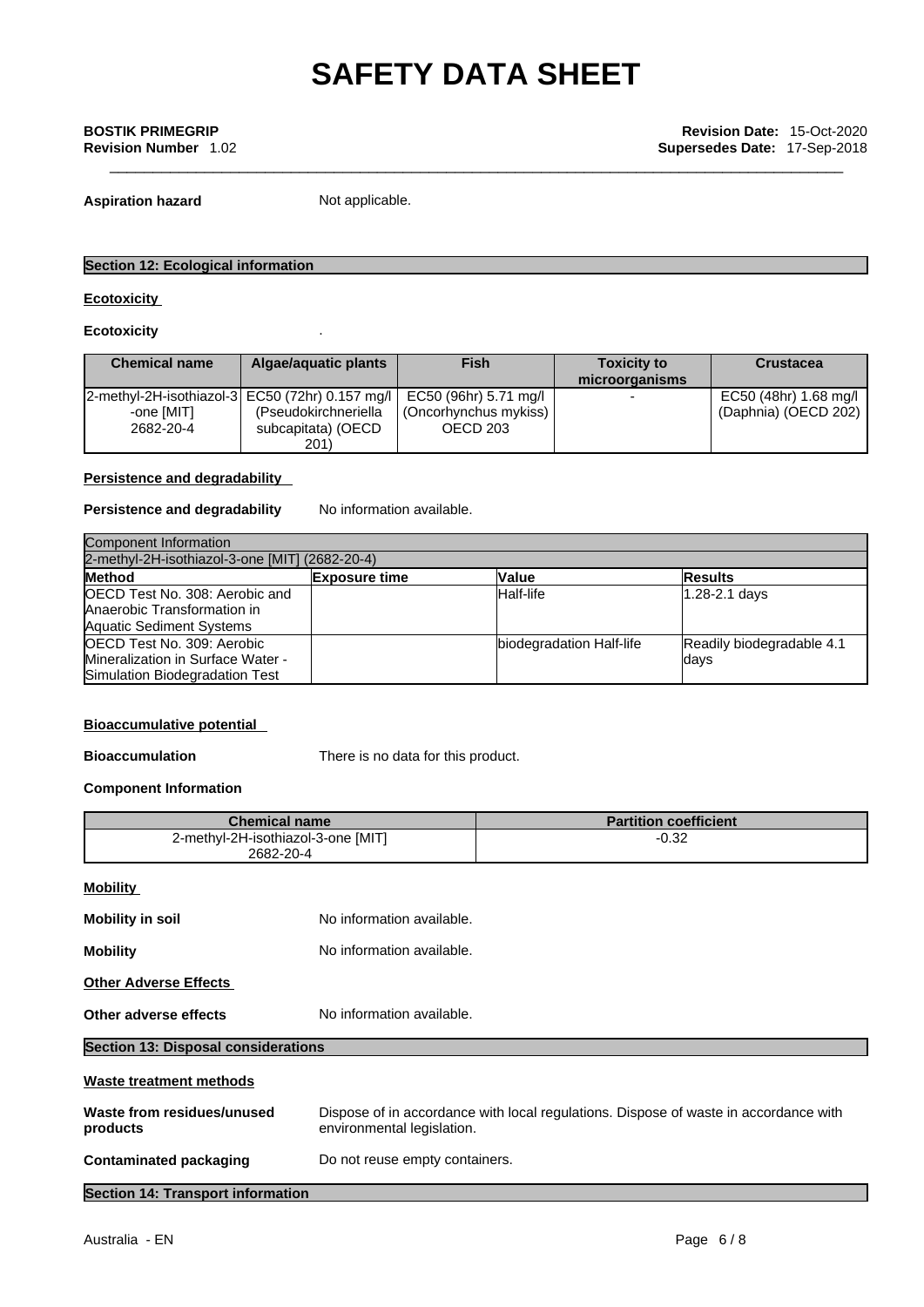| <b>ADG</b>  | Not regulated |
|-------------|---------------|
| <b>IATA</b> | Not regulated |
| <b>IMDG</b> | Not regulated |

**Transport in bulk according to Annex II ofMARPOL 73/78 and the IBC Code** No information available

### **Section 15: Regulatory information**

### **Safety, health and environmental regulations/legislation specific for the substance or mixture**

### **National regulations**

**Australia**  See section 8 for national exposure control parameters

### **Standard for Uniform Scheduling of Medicines and Poisons (SUSMP)**

No poisons schedule number allocated

**Poison Schedule Number** Not applicable

## **National pollutant inventory**

Subject to reporting requirement

| International Inventories |            |
|---------------------------|------------|
| <b>AICS</b>               | Listed     |
| <b>NZIOC</b>              | Not Listed |
| <b>ENCS</b>               | Not Listed |
| <b>IECSC</b>              | Not Listed |
| <b>KECL</b>               | Not Listed |
| <b>PICCS</b>              | Not Listed |

### **Legend:**

 **AICS** - Australian Inventory of Chemical Substances

 **NZIoC** - New Zealand Inventory of Chemicals

 **ENCS** - Japan Existing and New Chemical Substances

 **IECSC** - China Inventory of Existing Chemical Substances

 **KECL** - Korean Existing and Evaluated Chemical Substances

 **PICCS** - Philippines Inventory of Chemicals and Chemical Substances

### **International Regulations**

**The Montreal Protocol on Substances that Deplete the Ozone Layer** Not applicable

**The Stockholm Convention on Persistent Organic Pollutants** Not applicable

**The Rotterdam Convention** Not applicable

### **Section 16: Any other relevant information**

**Prepared By Product Safety & Regulatory Affairs**